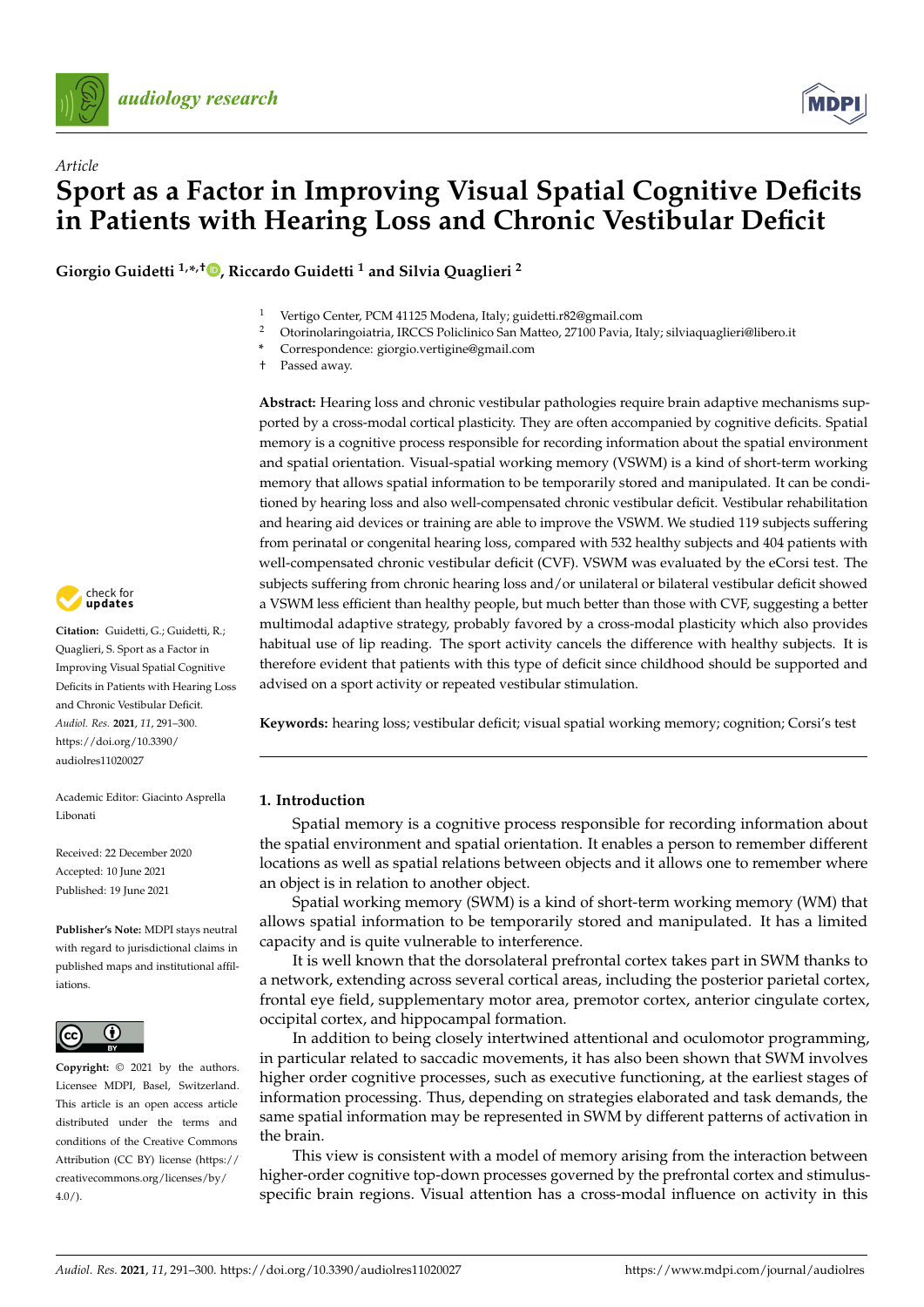network. The visual spatial exploration component provides information for the visual spatial working memory (VSWM).

Spatial working memory problems are frequently reported following brain damage within both left and right hemispheres but with the severity often being greater in individuals with right hemisphere lesions.

The increase in performance with advancing age supports the notion that SWM capacity increases with maturation throughout childhood with an ameliorative effect of education. It declines across the life span even in the absence of disease-related cerebral pathology.

Sex differences are often reported in spatial abilities. Until a few years ago, it was widely accepted that men outperformed women on almost all spatial tasks. However, some studies show conflicting results, which can be ascribed to the complexity of the variables involved in the visuo-spatial domain, and can be better explained by differences in spatial competences. Indeed, these differences could reflect the use of different strategies, rather than different competences, used by the two sexes.

Hearing loss and chronic vestibular pathologies require adaptive cerebral mechanisms capable of modifying the usual networks, they can interfere between themselves and thus, they are often accompanied by cognitive deficits which become clearer with aging [\[1](#page-7-0)[–3\]](#page-7-1).

In both pathological conditions, the adaptation is supported by a cross-modal cortical plasticity. Cross-modal plasticity refers to the phenomenon when deprivation in one sensory modality (e.g., the auditory modality as in deafness or vestibular deficit) results in the recruitment of cortical resources of the deprived modality by intact sensory modalities (e.g., visual or somatosensory systems) [\[4](#page-7-2)[–6\]](#page-7-3).

In particular, the adaptation to vestibular deficit is considered an important example of this kind of neuronal plasticity. Thanks to wide central connections, the vestibular system is not merely involved in reflexes, but it is also connected to cognitive processes. A growing body of literature suggests that it has a substantial impact on cognitive function. These cognitive interactions include memory, attention, mental imagery, body awareness, and social cognition. Emerging research suggests that the vestibular system can be considered a potential window for exploring brain function beyond that of maintenance of balance, and into areas of cognitive, affective and psychiatric symptomology [\[7\]](#page-7-4).

Cognitive deficits occur frequently among patients with vestibular abnormalities of any type [\[8\]](#page-7-5). Behavioral studies in rodents and humans have demonstrated that damage to the vestibular system specifically leads to cognitive deficits in spatial learning and memory, navigation, mental rotation, and mental representation of three-dimensional space, which are not necessarily related to any particular episode of vertigo or dizziness, and therefore these deficits may occur even in patients who are otherwise well-compensated [\[8–](#page-7-5)[13\]](#page-8-0), especially so for the elderly [\[14\]](#page-8-1). Neither the side of the lesion nor the duration of disease influences cognitive performance. SWM deficits are usually not associated with general memory deficits or whole brain atrophy.

Children with VL show similar cognitive difficulties to adults, in tasks involving dynamic cognitive processes (higher attentional load) that in tasks requiring static cognitive processes such as visual attention task [\[15\]](#page-8-2).

In addition, the relationship between peripheral hearing loss and cognition are welldocumented in previous comprehensive reviews [\[16](#page-8-3)[,17\]](#page-8-4).

Particularly in mice, even only a moderate hearing loss is characterized by progressively poorer performances in spatial working and recognition memories, with more p-tau and lipofuscin in the hippocampus [\[18](#page-8-5)[,19\]](#page-8-6).

It has been speculated that hearing loss was associated with an increased rate of dementia diagnosed before age 60 [\[20\]](#page-8-7), and that vestibular loss can facilitate mild cognitive impairment and Alzheimer's disease [\[21\]](#page-8-8).

Hearing loss in children leads to various deficiencies, such as an impaired language, poorly developed reading and writing skills, difficulties in mnemonic learning, deficit in mathematical reasoning, and an inability to comprehend space and time.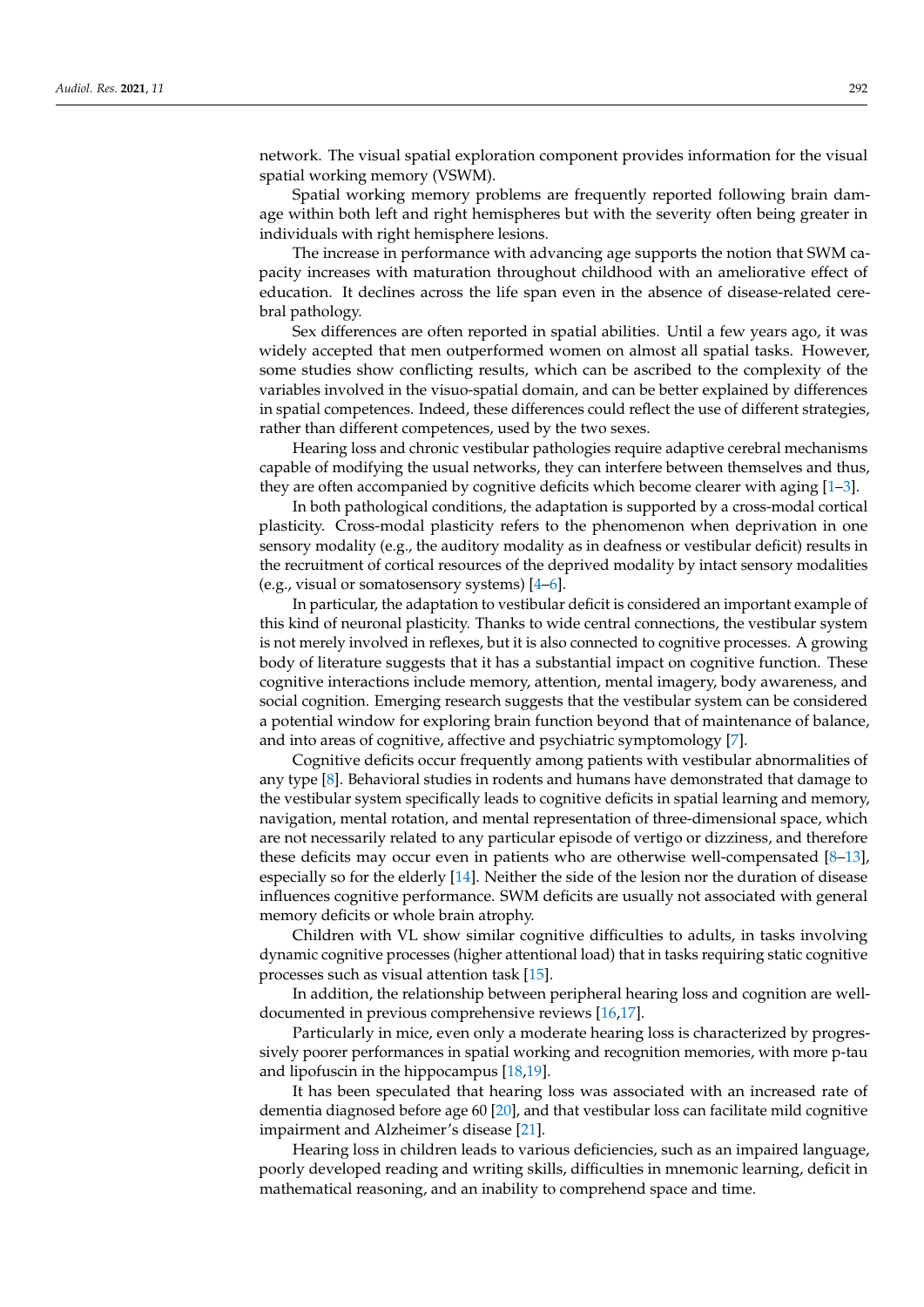Hearing loss which arises in infancy can be considered a substantial signal of weakness (a non-specific state of vulnerability, a reduced physiological reserve and a reduced resistance to stress) especially with aging; this leads to a deterioration in memory, perception, attention and linguistics.

This condition, especially in children, represents a social isolation risk and a reduced capability to participate in social activities such as sports.

Regarding this, it is worth mentioning that in Geneva in 1992 UNESCO (UNESCO, Service des loisirs, Geneva, Switzerland, 1992) redacted the paper for the children's rights in sport, and in 11 points it underlines that sport is a fundamental right for children and a commitment to exercise helps them to release tension and grow up healthy and fit.

In particular, the paper underlines that parents must encourage physical exercise due to the notorious psychophysics advantages which cannot be regained in a later age, so parents must not deny children those possibilities.

Severe hearing and vestibular deficits are often associated with patients with newborn and infant hearing loss. The balance training proved effective in improving SWM in healthy people [\[22](#page-8-9)[–24\]](#page-8-10). Vestibular rehabilitation [\[25\]](#page-8-11) and auditory and cognitive training [\[26,](#page-8-12)[27\]](#page-8-13) proved effective in improving the SWM, and also in-patient suffering from chronic vestibular deficit and hearing loss.

Hearing devices (cochlear implants and bone-anchored hearing implant) can improve WM in children with sensorineural hearing loss [\[5](#page-7-6)[,28\]](#page-8-14).

In particular, children with cochlear implants demonstrated better performance in VSWM and short-term memory skills than in auditory working memory and auditory short-term memory skills. Significant positive relationships were found between visual working memory and reading outcomes [\[29\]](#page-8-15).

There is a lack of studies on the possibility that sport is able to interfere with any cognitive problems connected with the simultaneous hearing and vestibular deficit. We therefore considered the possibility of using VSWM to evaluate the ability of sports activity to improve cognitive functions.

## **2. Methods**

Collaborating with the scientific board of Ente Nazionale Sordi (ENS), specifically with the Milan and Reggio Emilia branches, and with the Federazione Sport Sordi Italia (FSSI) we examined 104 deaf individuals, divided into two groups; those over and those under 65 years old.

The sample (ENS group) was composed of 77 men (74%) and 27 women (26%). The average age was 49 years old (SD 18). Participation was exclusively voluntary.

Bilateral hearing loss was always present, severe in 26 individuals (25%) and profound in 78 (75%). The hearing loss was present at birth in 61 cases (58.6%), within the first year in 34 (32.8%), and within 13 years in the remaining 9 (8.6%).

Hearing loss was hereditary in 41 cases (39.4%). The cause was unknown in 32 (30.8%), post-infective in 31 (29.8%).

No individual had a cochlear implant.

All the subjects examined communicate using correct sign language and lipreading. Only 32 subjects (30.8%) had had vertigo during their lifetime.

Of the participants, 73 (70.2%) regularly practiced various sports (FSSI group), 31 (29.8%) never practiced physical activity, or practiced irregularly (ENS group).

An additional group examined was the Italian national deaf female volleyball team (TEAM volley group) which was the silver medal at the 2018 Paralympics and the 2019 European Championship.

The group is composed by 15 athletes with an average age of 22.7 years old (SD 3.99). In this group the cause of deafness is hereditary in 7 cases (46.7%), unknown in 5 (33.3%), and viral in 3 (20%).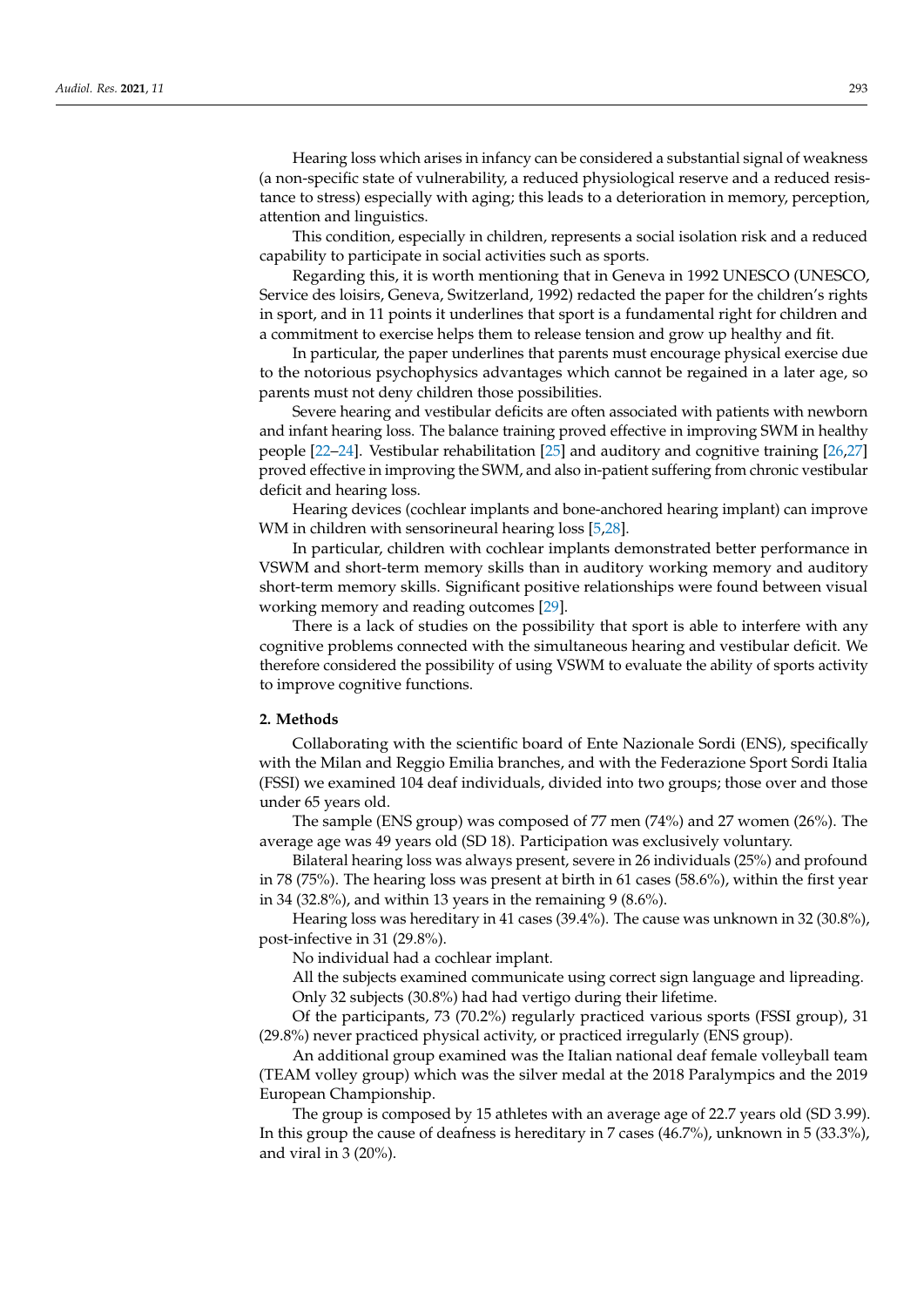Hearing loss originated at birth in 12 cases (80%), within the first few months in 2 (13.3%) and within 3 years in one case (6.7%). Three athletes had a cochlear implant. Only one athlete had had vertigo.

Thanks to the translation of sign language, every individual was adequately and preemptively instructed on the tests they would being subject to, for both the methods and the scope of the test.

The occurrence of a vestibular deficit was evaluated through the Video Head Impulse Test (v-IHT) [\[30](#page-8-16)[–32\]](#page-8-17). The patient is sitting and is looking forward, she is asked to keep her eyes fixed on a target positioned on a wall about a meter away. The examiner who is behind the head of the patient, keeping it still, rotates it abruptly and unpredictably towards the left or the right with an amplitude of a maximum of 10–20 degrees for 20 times per side. The head and eye movement are recorded by goggles worn by the patient which are equipped with cameras. If the examined labyrinth, and therefore her vestibulo-ocular reflex (VOR), is normal, the subject is capable of compensating the accelerating head movement stimulated by the examiner and of keeping her gaze on the target. If the VOR gain is pathological, the eyes lose track of the target during the head's rotational movement as they rotate exactly in the same direction and with same speed. The pathological subject, differently from the normal subject (Figure [1\)](#page-3-0), at the end of the abrupt rotation will make a corrective rapid ocular movement (known as saccadic) to re-establish the sight on the target. In this manner, the vestibular function of both the labyrinths can be precisely evaluated in less than 10 min. A specific software evaluates the presence of saccadic movements and the VOR gain for each labyrinth. The calibration is rapid and simple, with two lasers built into the goggles.

<span id="page-3-0"></span>

**Figure 1.** The digital version of Corsi's test (eCorsi test). **Figure 1.** The digital version of Corsi's test (eCorsi test).

The single most important nonverbal task for the assessment of visuo-spatial working memory (VSWM) is the Corsi block tapping task (CBTT), also known as the Corsi Span Test. It also involves spatial attention. The traditional version of Corsi apparatus consists of a set of nine identical blocks ( $3 \times 3 \times 3$  cm<sup>2</sup>) irregularly positioned on a wooden board  $(23 \times 28 \text{ cm}^2)$ . The experimenter points to a series of blocks at a rate of one block per second. Subsequently, the participant is required to point to the same blocks in their order of presentation. The length of the block sequences (starting from 2-block sequences) increases by one item until recall is no longer correct. The procedure ends when the A span score was calculated corresponding to the larger sequence the subject can correctly  $r$ eproduce. The maximum score possible is 9. number of wrong reproductions exceeds the proportion of admissible errors per length.

This test was used mainly in neurological diseases (Alzheimer's disease, autism spectrum disorder, depression and affective disorders, Down's syndrome, e, multiple sclerosis, Parkinson's disease, schizophrenia, stroke and cerebrovascular disease, traumatic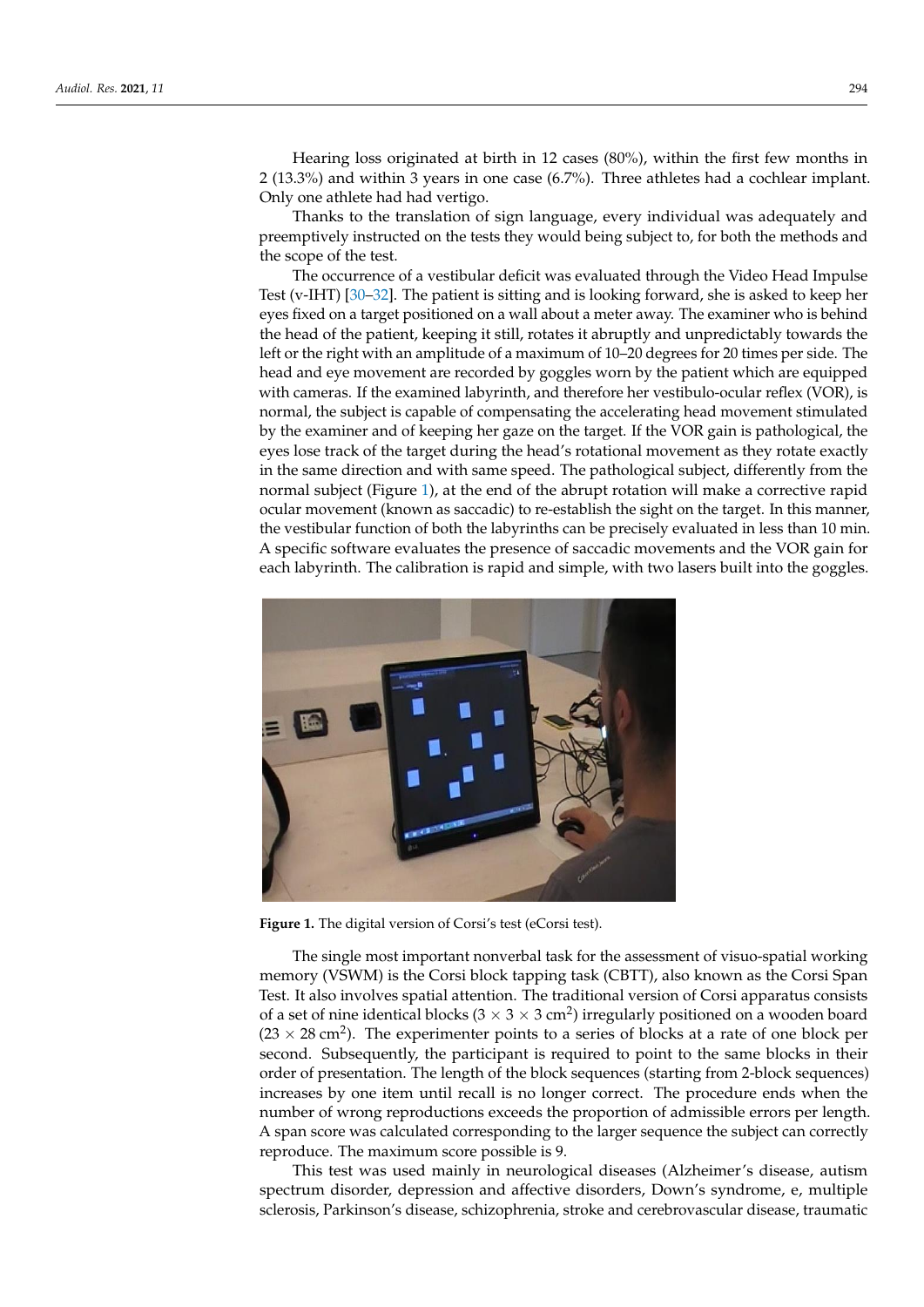brain injury) and it is significantly impaired in patients suffering from chronic peripheral vestibular hypofunction when compared with healthy controls [\[8](#page-7-5)[,10\]](#page-8-18).

It was also used in sports athletes with a history of concussion [\[33\]](#page-8-19).

We used the digital version of Corsi's test (eCorsi test) [\[34](#page-8-20)[,35\]](#page-8-21) (Figure [1\)](#page-3-0).

In Corsi block-tapping task for digital tablets (eCorsi), instead of cubes to be tapped on a board, the setup consists of squares that flash on a computer screen. Participants reproduce the sequences by tapping blocks on a (touch) screen, without substantial differences between the two versions in terms of performance.

In addition, in the eCorsi test, the final score corresponds to the maximum number of targets reproduced correctly and therefore ranges from a minimum of 2 to a maximum of 9. The data was confronted with the following:

- 430 subjects without vestibular deficits and hearing loss (NORM); 224 females (52.1%) and 206 M (47.9%), 300 aged 17 to 64 years (mean 31.57, SD 12.41) and 130 aged 65 years or more (mean 72.2, SD 4.79).
- 404 subjects with chronical vestibular failure (CVF group); 210 females (51.9) and 194 males (48.1%), 234 aged 17 to 64 years (mean 48.94, SD 10.44) and 170 aged 65 years or more (mean 75.08, SD 5.25).
- 34 subjects without vestibular deficits and hearing loss who practice volleyball, basketball and football at an amateur level (SPORT group); 14 females and 31 males, with an average age of 25.44 years (SD 4.63).
- 50 professional athletes (PROF group) in basketball, volleyball, motorsport; 15 females and 35 males, with an average age of 23.94 years (SD 3.46) without vestibular deficits and hearing loss
- 18 females NORM who do not practice sport (NORM NS group) and 25 who often practice volleyball (NORM V group) at a professional level on par with the Italian national deaf volleyball team, without vestibular deficits and hearing loss. The average age was equivalent to the TEAM volley's group.

Statistical analysis was performed by Statistical Package for Social Science (SPSS).

Groups were tested for normality. The difference between the means of normally distributed variables was calculated using Student's *t*-test. A paired sample *t*-test was performed to assess the differences in the same subject, while an independent sample *t*-test was used to compare two groups. Differences with a *p*-value < 0.05 were considered statistically significant.

#### **3. Results**

A bilateral vestibular deficit was present in 66 subjects (63.5%, ENS VF group) and in 38 (36.5%, ENS noVF group) it was either absent or non-significant.

In 31.8% of subjects with vestibular deficit, vertigo was present in the medical history and in 28.2% of subjects without a clear vestibular deficit. Therefore, all cases are to be considered in a state of good vestibular system adaptability.

Both CVF and ENS have a statistically lower score than NORM  $(p < 0.0001)$ , as shown in Table [1.](#page-5-0) Previous studies showed that the score difference between subjects with unilateral and bilateral CVF is not significant ( $p = 0.0734$ ) [\[25\]](#page-8-11).

In ENS, the presence of a vestibular deficit does not significantly change the score  $(p = 0.6921)$ .

ENS have a better score than CVF  $(p = 0.0009)$ .

ENS NS have an equivalent score to the CVF group ( $p = 0.9113$ ).

FSSI score does not differ from the NORM group (*p* = 0.0928).

ENS NS have a significantly lower score than NORM (*t*-test: *p* < 0.0001).

FSSI have score values equivalent to those of NORM (*t*-test: *p* < 0.0928).

In subjects over 65, the difference between ENS and NORM is lower (*p* = 0.0026) and is significant between the ENS itself and CVF  $(p = 0.0154)$  and between CVF and NORM (*p* < 0.0001).

FSSI have a significantly better score than NORM for the same age  $(p = 0.0130)$ .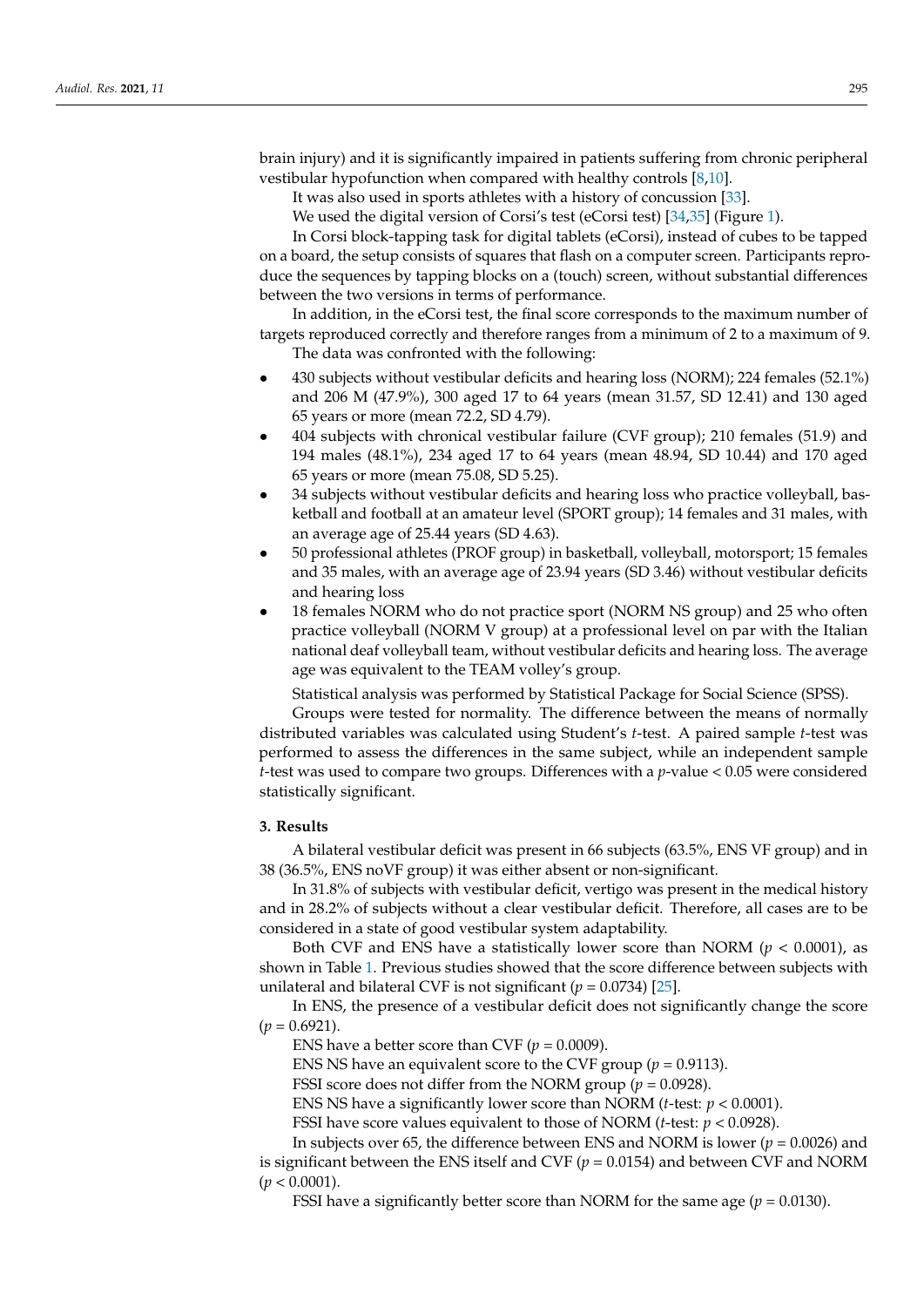| Group         | Number | Mean  | <b>SD</b> |
|---------------|--------|-------|-----------|
| <b>NORM</b>   | 430    | 6.181 | 0.0991    |
| <65 years     | 300    | 6.58  | 0.778     |
| $>65$ years   | 130    | 5.294 | 0.774     |
| <b>CVF</b>    | 404    | 4.732 | 2.720     |
| <65 years     | 234    | 5.184 | 3.387     |
| >65 years     | 170    | 4.112 | 1.074     |
| <b>ENS</b>    | 104    | 5.653 | 1.453     |
| <65 years     | 78     | 5.935 | 1.332     |
| >65 years     | 26     | 4.692 | 1.435     |
| <b>FSSI</b>   | 73     | 6.068 | 1.377     |
| <b>ENS NS</b> | 31     | 4.677 | 1.136     |
| <b>ENS VF</b> | 66     | 5.697 | 1.435     |
| ENS noVF      | 38     | 5.579 | 1.5       |

<span id="page-5-0"></span>**Table 1.** Average values and standard deviations for the Corsi's test score in the various groups.

The comparison between the score of 34 SPORT and 34 FSSI with the same athletic skill level shows (Table [2\)](#page-5-1) a non-significant difference, even if the FSSI group's age is relatively larger ( $p = 0.0005$ ).

<span id="page-5-1"></span>**Table 2.** Average values and standard deviations for the Corsi's test score in NORM and FSSI with equivalent athletic skill level.

| Group             | Number | Age               | Mean  | <b>SD</b>   |
|-------------------|--------|-------------------|-------|-------------|
| <b>FSSI</b>       | 34     | 30.558 (SD 6.679) | 6.714 | 1.045       |
| <b>SPORT</b>      | 34     | 25.44 (SD 4.637)  | 6.72  | 0.678       |
| <b>PROF</b>       | 50     | 23.94 (SD 3.460)  | 7.28  | 1.088718    |
| t-test FSSI/SPORT |        | $p\ 0.0005$       |       | p 0.9777    |
| t-testSPORT/PROF  |        | <i>v</i> 0.0596   |       | $p\ 0.0001$ |

The score of both groups is lower than that of the PROF group. The comparison between SPORT and PROF, with not quite statistically significant age difference, confirmed a statistically better performance in PROF.

In the group containing the 15 athletes of the Italian national deaf volleyball team (TEAM volley group), eight had a vestibular deficit, four unilateral and four bilateral.

In comparison (Table [3\)](#page-5-2), 18 subjects in NORM who do not practice sport (NORM NS group) and 25 who regularly practice volleyball (NORM V group) with the same gender and age showed a significantly better score (*t*-test: *p* < 0.0011) in those who practice sport rather than those who do not; the athletes of the national team have a score equivalent to the score of the athletes with normal hearing (*t*-test:  $p = 0.8857$ ).

<span id="page-5-2"></span>**Table 3.** Average values and standard deviations for the Corsi's test score in NORM NS, NORM volley and TEAM volley with the same age and the same athletic skill level.

| Group              | Number | Mean  | SD    |
|--------------------|--------|-------|-------|
| NORM NS            | 18     | 5.611 | 1.289 |
| <b>NORM</b> Volley | 25     | 6.51  | 1.157 |
| <b>TEAM Volley</b> | 15     | 6.46  | 1.25  |

In the totality of ENS and TEAM volley, there is a small but significant male advantage (Table [4\)](#page-6-0).

However, the difference is inferior to the one observed in NORM (Table [5\)](#page-6-1). Comparing the TEAM volley score with the 34 FSSI with the same athletic skill level, the difference vanishes ( $p = 0.4641$ ).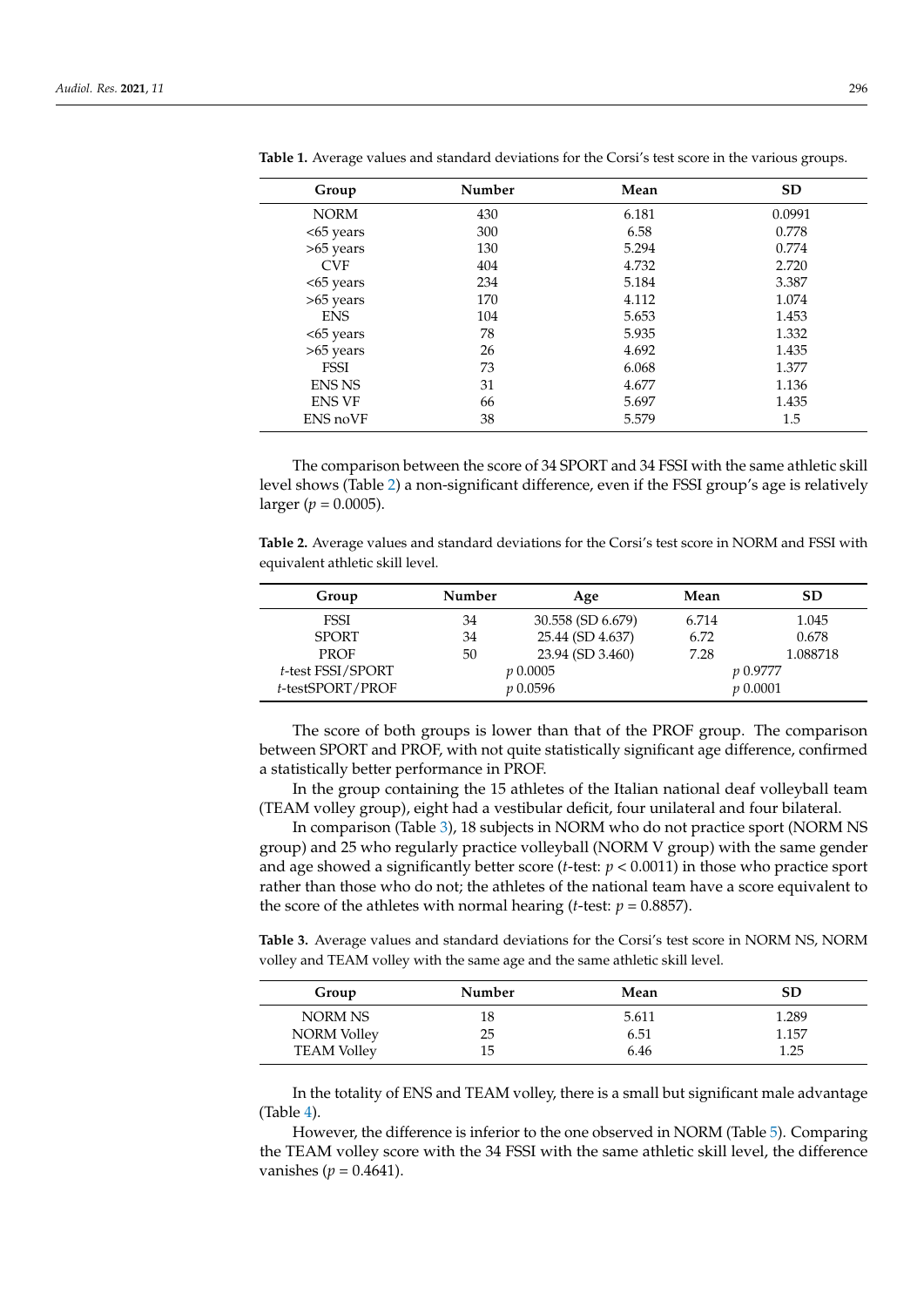| Gender | Number | Means        | SD    |
|--------|--------|--------------|-------|
| M      | 77     | 6.090        | 1.273 |
| Е      | 42     | 5.404        | 1.531 |
| t-test |        | $p_{0.0123}$ |       |

<span id="page-6-0"></span>**Table 4.** Average values and standard deviation for the Corsi's test score in ENS and TEAM volley, with respect to gender.

<span id="page-6-1"></span>**Table 5.** Average values and standard deviation for the Corsi's test score in NORM, with respect to gender.

| Gender | Number | Means       | SD    |
|--------|--------|-------------|-------|
| Μ      | 206    | 6.373       | 0.921 |
| F      | 224    | 6.061       | 0.991 |
| t-test |        | $p\ 0.0008$ |       |

In CVF, the difference is not significant (Table [6\)](#page-6-2).

<span id="page-6-2"></span>**Table 6.** Average values and standard deviations for the Corsi's test score in CVF, with respect to gender.

| Gender | Number | Means        | SD    |
|--------|--------|--------------|-------|
| M      | 194    | 4.804        | 1.226 |
| Е      | 210    | 4.666        | 3.587 |
| t-test |        | $p_{0.6110}$ |       |

### **4. Discussion**

The subjects suffering from chronic hearing loss and/or unilateral or bilateral vestibular deficit have shown a VSWM less efficient than that of the NORM group.

The contemporaneous presence of these two deficits does not seem to significantly change this cognitive function.

However, on average, ENS have a better score than CVF; this hints at a better adaptive strategy, likely supported by a cross-model plasticity which includes the regular use of lipreading [\[36\]](#page-8-22).

This characteristic occurs mainly in subjects who practice sport: their VSWM is equivalent to NORM's, or even better for subjects in the over 65 age group.

The effect of physical activity is undeniable for the same athletic skill level; the performance difference with respect to NORM vanishes for amateurs and professional athletes.

Therefore, it appears to be confirmed that motor skill learning induces some differences in brain network plasticity regarding non-active peers [\[24](#page-8-10)[,37](#page-8-23)[,38\]](#page-8-24).

The comparison between males and females reveals a small but significant male advantage on average, as it was often observed in VSWM tests [\[25](#page-8-11)[,39](#page-9-0)[,40\]](#page-9-1) after adolescence.

However, the difference is lower than the one found in the NORM, so the likely influence of similar adaptive strategies between the two genders in day-to-day life is confirmed.

Indeed, the difference between genders vanishes completely if we compare the score of TEAM volley and the score of 34 FSSI at the same athletic skill level. This is most likely the effect of a similar and prolonged training.

Indeed, the sex difference in human SWM can be attributed to the complexity of the variables involved in the visuo-spatial domain, and can be better explained by differences in spatial competences. This could reflect the use of different strategies, rather than different competences, in both sexes.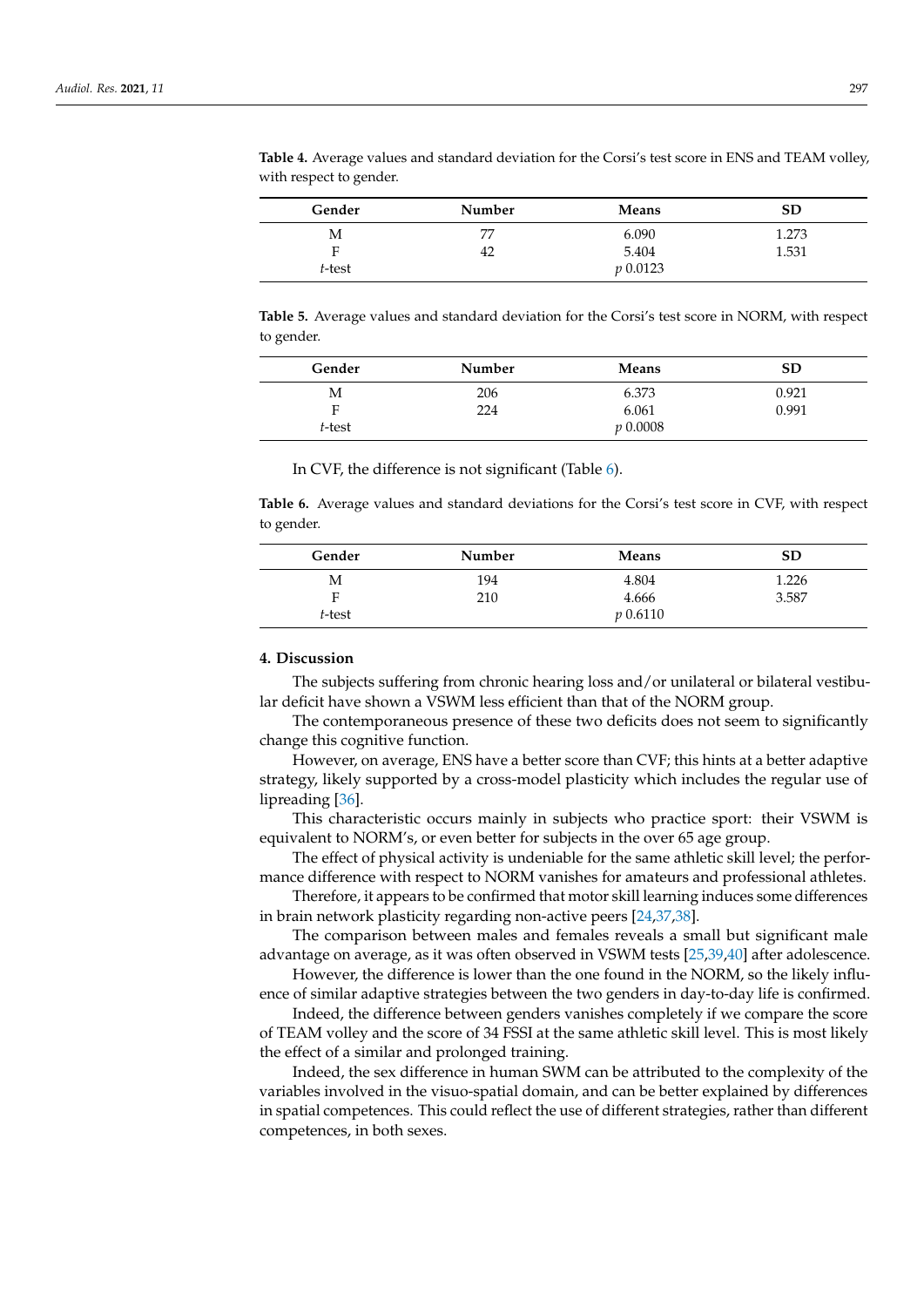## **5. Conclusions**

We have already demonstrated how vestibular rehabilitation is capable of significantly improving the spatial memory of subjects suffering from monolateral or bilateral vestibular deficit.

The study underlines that physical activity, when practiced regularly, allows the same results to be achieved in subjects with profound hearing loss, regardless of vestibular deficit, where VSWM is lower on average than healthy peers.

The study shows that, in both genders, physical activity improves these cognitive functions [\[37](#page-8-23)[,41](#page-9-2)[,42\]](#page-9-3), promoting the same cross-modal plasticity mechanisms which support the functional adjustment in hearing loss and chronic vestibular deficit.

Thus, it is clear that, in patients with this deficit since infancy, it is suggested to support and recommend physical activity.

When the patient is a newborn, we suggest stimulating the vestibular and cognitive function throughout daily exercises such as "hide and seek", walking, and flips from 18 months old [\[43,](#page-9-4)[44\]](#page-9-5).

Indeed, in this way, the newborn can develop spatial-temporal reasoning, a sense of direction, saccadic spatial exploration and motor coordination. Physical activity activates different neural networks compared to a sedentary life; this promotes the development of new cognitive strategies characterized by better spatial-temporal reasoning and navigation skills, which are useful in a person's social life, in particular in sport and driving [\[45](#page-9-6)[,46\]](#page-9-7).

**Author Contributions:** All authors contributed equally to the collection and processing of the data and critically reviewed the manuscript. All authors have read and agreed to the published version of the manuscript.

**Funding:** This research received no external funding.

**Institutional Review Board Statement:** Ethical review and approval were waived for this study since the screening tests described in the present paper were conducted as part of routinary assessments of athletes and healthy subjects by the scientific boards of Ente Nazionale Sordi (ENS) and the Federazione Sport Sordi Italia (FSSI).

**Informed Consent Statement:** Informed consent was obtained from all subjects involved in the study.

**Data Availability Statement:** Data available on request due to restrictions e privacy or ethical. The data presented in this study are available on request from the corresponding author. The data are not publicly available due to patients health data.

**Conflicts of Interest:** The authors declare no conflict of interest.

#### **References**

- <span id="page-7-0"></span>1. Guidetti, G. The role of cognitive processes in vestibular disorders. *Hear. Balance Commun.* **2013**, *11*, 3–35. [\[CrossRef\]](http://doi.org/10.3109/21695717.2013.765085)
- 2. Hitier, M.; Besnard, S.; Smith, P.F. Vestibular pathways involved in cognition. *Front. Integr. Neurosci.* **2014**, *8*, 59. [\[CrossRef\]](http://doi.org/10.3389/fnint.2014.00059)
- <span id="page-7-1"></span>3. De Kegel, A.; Maes, L.; Baetens, T.; Dhooge, I.; Van Waelvelde, H. The influence of a vestibular dysfunction on the motor development of hearing-impaired children. *Laryngoscope* **2012**, *122*, 2837–2843. [\[CrossRef\]](http://doi.org/10.1002/lary.23529)
- <span id="page-7-2"></span>4. Dewey, R.S.; Hartley, D.E.H. Cortical cross-modal plasticity following deafness measured using functional near-infrared spectroscopy. *Hear. Res.* **2015**, *325*, 55–63. [\[CrossRef\]](http://doi.org/10.1016/j.heares.2015.03.007) [\[PubMed\]](http://www.ncbi.nlm.nih.gov/pubmed/25819496)
- <span id="page-7-6"></span>5. Di Stadio, A.; Dipietro, L.; De Lucia, A.; Ippolito, V.; Ishai, R.; Garofalo, S.; Pastore, V.; Ricci, G.; Della Volpe, A. A Novel Bone Conduction Hearing System May Improve Memory Function in Children with Single Side Hearing loss: A Case-Control Study. *J. Int. Adv. Otol.* **2020**, *16*, 158–164. [\[CrossRef\]](http://doi.org/10.5152/iao.2020.7941)
- <span id="page-7-3"></span>6. Glick, H.; Sharma, A. Cross-modal plasticity in developmental and age-related hearing loss: Clinical implications. *Hear. Res.* **2017**, *343*, 191–201. [\[CrossRef\]](http://doi.org/10.1016/j.heares.2016.08.012) [\[PubMed\]](http://www.ncbi.nlm.nih.gov/pubmed/27613397)
- <span id="page-7-4"></span>7. Bigelow, R.T.; Agrawal, Y. Vestibular involvement in cognition: Visuospatial ability, attention, executive function, and memory. *J. Vestib. Res.* **2015**, *25*, 73–89. [\[CrossRef\]](http://doi.org/10.3233/VES-150544)
- <span id="page-7-5"></span>8. Guidetti, G.; Monzani, D.; Trebbi, M.; Rovatti, V. Impaired navigation skills in patients with psychological distress and chronic peripheral vestibular hypofunction without vertigo. *Acta Otorhinolaryngol. Ital.* **2008**, *28*, 21–25.
- 9. Hüfner, K.; Hamilton, D.A.; Kalla, R.; Stephan, T.; Glasauer, S.; Ma, J.; Brüning, R.; Markowitsch, H.J.; Labudda, K.; Schichor, C.; et al. Spatial memory and hippocampal volume in humans with unilateral vestibular deafferentation. *Hippocampus* **2007**, *17*, 471–485. [\[CrossRef\]](http://doi.org/10.1002/hipo.20283)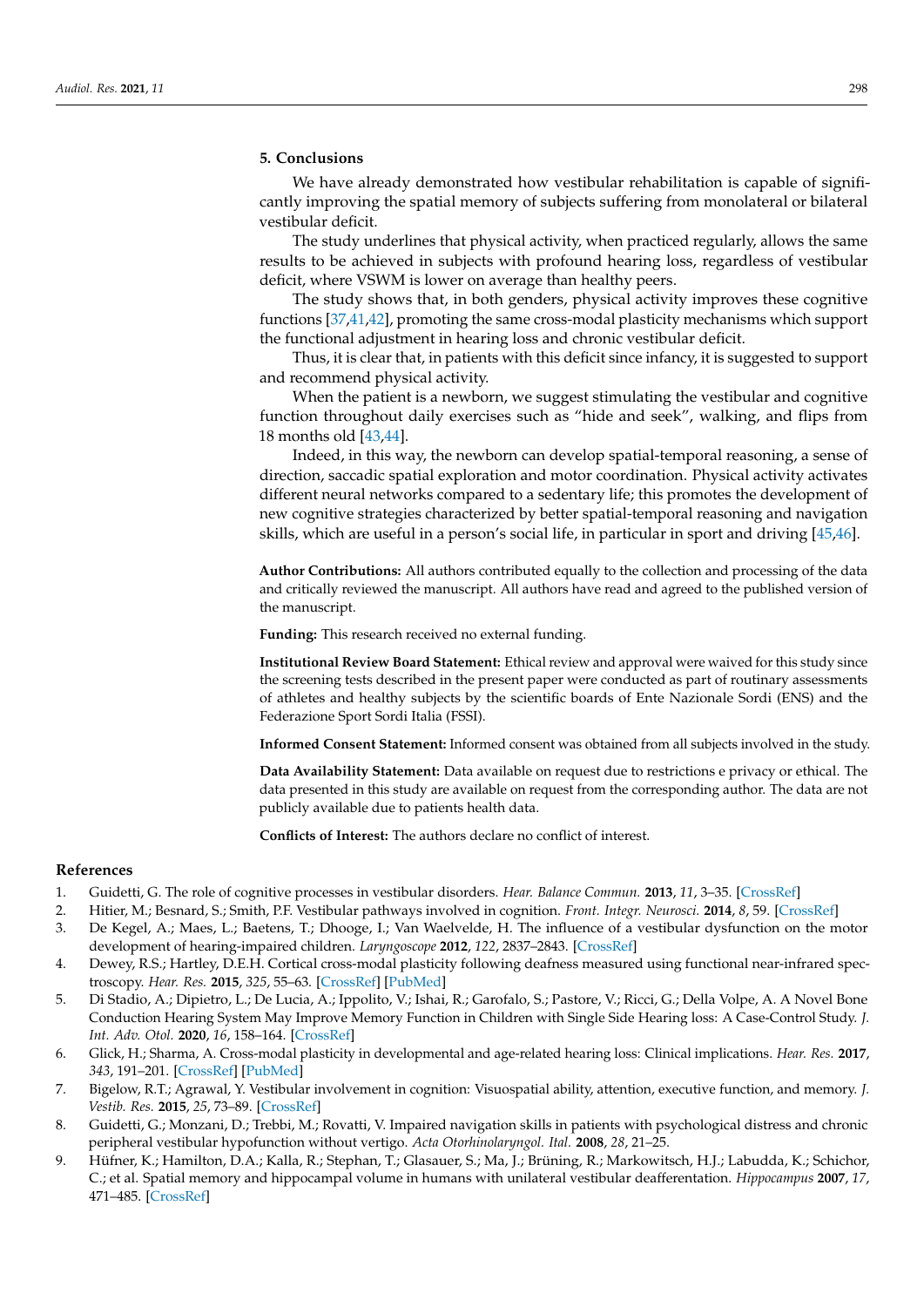- <span id="page-8-18"></span>10. Popp, P.; Wulff, M.; Finke, K.; Rühl, M.; Brandt, T.; Dieterich, M. Cognitive deficits in patients with a chronic vestibular failure. *J. Neurol.* **2017**, *264*, 554–563. [\[CrossRef\]](http://doi.org/10.1007/s00415-016-8386-7) [\[PubMed\]](http://www.ncbi.nlm.nih.gov/pubmed/28074268)
- 11. Schautzer, F.; Hamilton, D.; Kalla, R.; Strupp, M.; Brandt, T. Spatial memory deficits in patients with chronic bilateral vestibular failure. *Ann. N. Y. Acad. Sci.* **2003**, *1004*, 316–324. [\[CrossRef\]](http://doi.org/10.1196/annals.1303.029)
- 12. Redfern, M.S.; Talkowski, M.E.; Jennings, J.R.; Furman, J.M. Cognitive influences in postural control of patients with unilateral vestibular loss. *Gait Posture* **2004**, *19*, 105–114. [\[CrossRef\]](http://doi.org/10.1016/S0966-6362(03)00032-8)
- <span id="page-8-0"></span>13. Lopez, C. The vestibular system: Balancing more than just the body. *Curr. Opin. Neurol.* **2016**, *29*, 74–83. [\[CrossRef\]](http://doi.org/10.1097/WCO.0000000000000286)
- <span id="page-8-1"></span>14. Smith, P.F. The vestibular system and cognition. *Curr. Opin. Neurol.* **2017**, *30*, 84–89. [\[CrossRef\]](http://doi.org/10.1097/WCO.0000000000000403) [\[PubMed\]](http://www.ncbi.nlm.nih.gov/pubmed/27845944)
- <span id="page-8-2"></span>15. Lacroix, E.; Edwards, M.G.; De Volder, A.; Noël, M.P.; Rombaux, P.; Deggouj, N. Neuropsychological profiles of children with vestibular loss. *J. Vestib. Res.* **2020**, *30*, 25–33. [\[CrossRef\]](http://doi.org/10.3233/VES-200689)
- <span id="page-8-3"></span>16. Nixon, G.K.; Sarant, J.Z.; Tomlin, D. Peripheral and central hearing impairment and their relationship with cognition: A review. *Int. J. Audiol.* **2019**, *58*, 541–552. [\[CrossRef\]](http://doi.org/10.1080/14992027.2019.1591644)
- <span id="page-8-4"></span>17. Yuan, J.; Sun, Y.; Sang, S.; Pham, J.H.; Kong, W.J. The risk of cognitive impairment associated with hearing function in older adults: A pooled analysis of data from eleven studies. *Sci. Rep.* **2018**, *8*, 2137. [\[CrossRef\]](http://doi.org/10.1038/s41598-018-20496-w) [\[PubMed\]](http://www.ncbi.nlm.nih.gov/pubmed/29391476)
- <span id="page-8-5"></span>18. Park, S.Y.; Kim, M.J.; Kim, H.L.; Kim, D.K.; Yeo, S.W.; Park, S.N. Cognitive decline and increased hippocampal p-tau expression in mice with hearing loss. *Behav. Brain. Res.* **2018**, *342*, 19–26. [\[CrossRef\]](http://doi.org/10.1016/j.bbr.2018.01.003)
- <span id="page-8-6"></span>19. Park, S.Y.; Kim, M.J.; Sikandaner, H.; Kim, D.K.; Yeo, S.W.; Park, S.N. A causal relationship between hearing loss and cognitive impairment. *Acta Otolaryngol.* **2016**, *136*, 480–483. [\[CrossRef\]](http://doi.org/10.3109/00016489.2015.1130857) [\[PubMed\]](http://www.ncbi.nlm.nih.gov/pubmed/26808715)
- <span id="page-8-7"></span>20. Osler, M.; Christensen, G.T.; Mortensen, E.L.; Christensen, K.; Garde, E.; Rozing, M.P. Hearing loss, cognitive ability, and dementia in men age 19–78 years. *Eur. J. Epidemiol.* **2019**, *34*, 125–130. [\[CrossRef\]](http://doi.org/10.1007/s10654-018-0452-2)
- <span id="page-8-8"></span>21. Wei, E.X.; Oh, E.S.; Harun, A.; Ehrenburg, M.; Xue, Q.L.; Simonsick, E.; Agrawal, Y. Increased Prevalence of Vestibular Loss in Mild Cognitive Impairment and Alzheimer's Disease. *Curr. Alzheimer Res.* **2019**, *16*, 1143–1150. [\[CrossRef\]](http://doi.org/10.2174/1567205016666190816114838)
- <span id="page-8-9"></span>22. Dordevic, M.; Hökelmann, A.; Müller, P.; Rehfeld, K.; Müller, N.G. Improvements in Orientation and Balancing Abilities in Response to One Month of Intensive Slackline-Training. A Randomized Controlled Feasibility Study. *Front. Hum. Neurosci.* **2017**, *11*, 55. [\[CrossRef\]](http://doi.org/10.3389/fnhum.2017.00055) [\[PubMed\]](http://www.ncbi.nlm.nih.gov/pubmed/28239345)
- 23. Rogge, A.K.; Röder, B.; Zech, A.; Nagel, V.; Hollander, K.; Braumann, K.M.; Hötting, K. Balance training improves memory and spatial cognition in healthy adults. *Sci. Rep.* **2017**, *7*, 5661. [\[CrossRef\]](http://doi.org/10.1038/s41598-017-06071-9) [\[PubMed\]](http://www.ncbi.nlm.nih.gov/pubmed/28720898)
- <span id="page-8-10"></span>24. Pi, Y.L.; Wu, X.H.; Wang, F.J.; Liu, K.; Wu, Y.; Zhu, H.; Zhang, J. Motor skill learning induces brain network plasticity: A diffusion-tensor imaging study. *PLoS ONE* **2019**, *14*, e0210015. [\[CrossRef\]](http://doi.org/10.1371/journal.pone.0210015)
- <span id="page-8-11"></span>25. Guidetti, G.; Guidetti, R.; Manfredi, M.; Manfredi, M. Vestibular pathology and spatial working memory. *Acta Otorhinolaryngol. Ital.* **2020**, *40*, 72–78. [\[CrossRef\]](http://doi.org/10.14639/0392-100X-2189)
- <span id="page-8-12"></span>26. Lawrence, B.J.; Jayakody, D.M.P.; Henshaw, H.; Ferguson, M.A.; Eikelboom, R.H.; Loftus, A.M.; Friedland, P.L. Auditory and Cognitive Training for Cognition in Adults With Hearing Loss: A Systematic Review and Meta-Analysis. *Trends Hear.* **2018**, *22*. [\[CrossRef\]](http://doi.org/10.1177/2331216518792096)
- <span id="page-8-13"></span>27. Nkyekyer, J.; Meyer, D.; Pipingas, A.; Reed, N.S. The cognitive and psychosocial effects of auditory training and hearing aids in adults with hearing loss. *Clin. Interv. Aging.* **2019**, *14*, 123–135. [\[CrossRef\]](http://doi.org/10.2147/CIA.S183905) [\[PubMed\]](http://www.ncbi.nlm.nih.gov/pubmed/30666098)
- <span id="page-8-14"></span>28. Della Volpe, A.; Ippolito, V.; Roccamatisi, D.; Garofalo, S.; De Lucia, A.; Gambacorta, V.; Longari, F.; Ricci, G.; Di Stadio, A. Does Unilateral Hearing Loss Impair Working Memory? An Italian Clinical Study Comparing Patients With and Without Hearing Aids. *Front. Neurosci.* **2020**, *14*, 905. [\[CrossRef\]](http://doi.org/10.3389/fnins.2020.00905) [\[PubMed\]](http://www.ncbi.nlm.nih.gov/pubmed/33013298)
- <span id="page-8-15"></span>29. Bharadwaj, S.V.; Green, D.M.L.; Allman, T. Working memory, short-term memory and reading proficiency in school-age children with cochlear implants. *Int. J. Pediatr. Otorhinolaryngol.* **2015**, *79*, 1647–1653. [\[CrossRef\]](http://doi.org/10.1016/j.ijporl.2015.07.006)
- <span id="page-8-16"></span>30. Halmagyi, G.M.; Chen, L.; MacDougall, H.G.; Weber, K.P.; McGarvie, L.A.; Curthoys, I.S. The Video Head Impulse Test. *Front. Neurol.* **2017**, *8*, 258. [\[CrossRef\]](http://doi.org/10.3389/fneur.2017.00258) [\[PubMed\]](http://www.ncbi.nlm.nih.gov/pubmed/28649224)
- 31. Alhabib, S.F.; Saliba, I. Video head impulse test: A review of the literature. *Eur. Arch. Otorhinolaryngol.* **2017**, *274*, 1215–1222. [\[CrossRef\]](http://doi.org/10.1007/s00405-016-4157-4) [\[PubMed\]](http://www.ncbi.nlm.nih.gov/pubmed/27328962)
- <span id="page-8-17"></span>32. Welgampola, M.S.; Taylor, R.L.; Halmagyi, G.M. Video Head Impulse Testing. *Adv. Otorhinolaryngol.* **2019**, *82*, 56–66. [\[CrossRef\]](http://doi.org/10.1159/000490272) [\[PubMed\]](http://www.ncbi.nlm.nih.gov/pubmed/30947183)
- <span id="page-8-19"></span>33. Tapper, A.; Gonzalez, D.; Roy, E.; Niechwiej-Szwedo, E. Executive function deficits in team sport athletes with a history of concussion revealed by a visual-auditory dual task paradigm. *J. Sports. Sci.* **2017**, *35*, 231–240. [\[CrossRef\]](http://doi.org/10.1080/02640414.2016.1161214)
- <span id="page-8-20"></span>34. Richardson, J.T. Measures of short-term memory: A historical review. *Cortex* **2007**, *43*, 635–650. [\[CrossRef\]](http://doi.org/10.1016/S0010-9452(08)70493-3)
- <span id="page-8-21"></span>35. Brunetti, R.; Del Gatto, C.; Delogu, F. eCorsi: Implementation and testing of the Corsi block-tapping task for digital tablets. *Front. Psychol.* **2014**, *5*, 939. [\[CrossRef\]](http://doi.org/10.3389/fpsyg.2014.00939) [\[PubMed\]](http://www.ncbi.nlm.nih.gov/pubmed/25228888)
- <span id="page-8-22"></span>36. Bourguignon, M.; Baart, M.; Kapnoula, E.C.; Molinaro, N. Lip-Reading Enables the Brain to Synthesize Auditory Features of Unknown Silent Speech. *J. Neurosci.* **2020**, *40*, 1053–1065. [\[CrossRef\]](http://doi.org/10.1523/JNEUROSCI.1101-19.2019)
- <span id="page-8-23"></span>37. Tlauka, M.; Williams, J.; Williamson, P. Spatial ability in secondary school students: Intra-sex differences based on self-selection for physical education. *Br. J. Psychol.* **2008**, *99 Pt 3*, 427–440. [\[CrossRef\]](http://doi.org/10.1348/000712608X282806)
- <span id="page-8-24"></span>38. Verde, P.; Piccardi, L.; Bianchini, F.; Guariglia, C.; Carrozzo, P.; Morgagni, F.; Boccia, M.; Di Fiore, G.; Tomao, E. Gender differences in navigational memory: Pilots vs. nonpilots. *Aerosp. Med. Hum. Perform.* **2015**, *86*, 103–111. [\[CrossRef\]](http://doi.org/10.3357/AMHP.4024.2015)